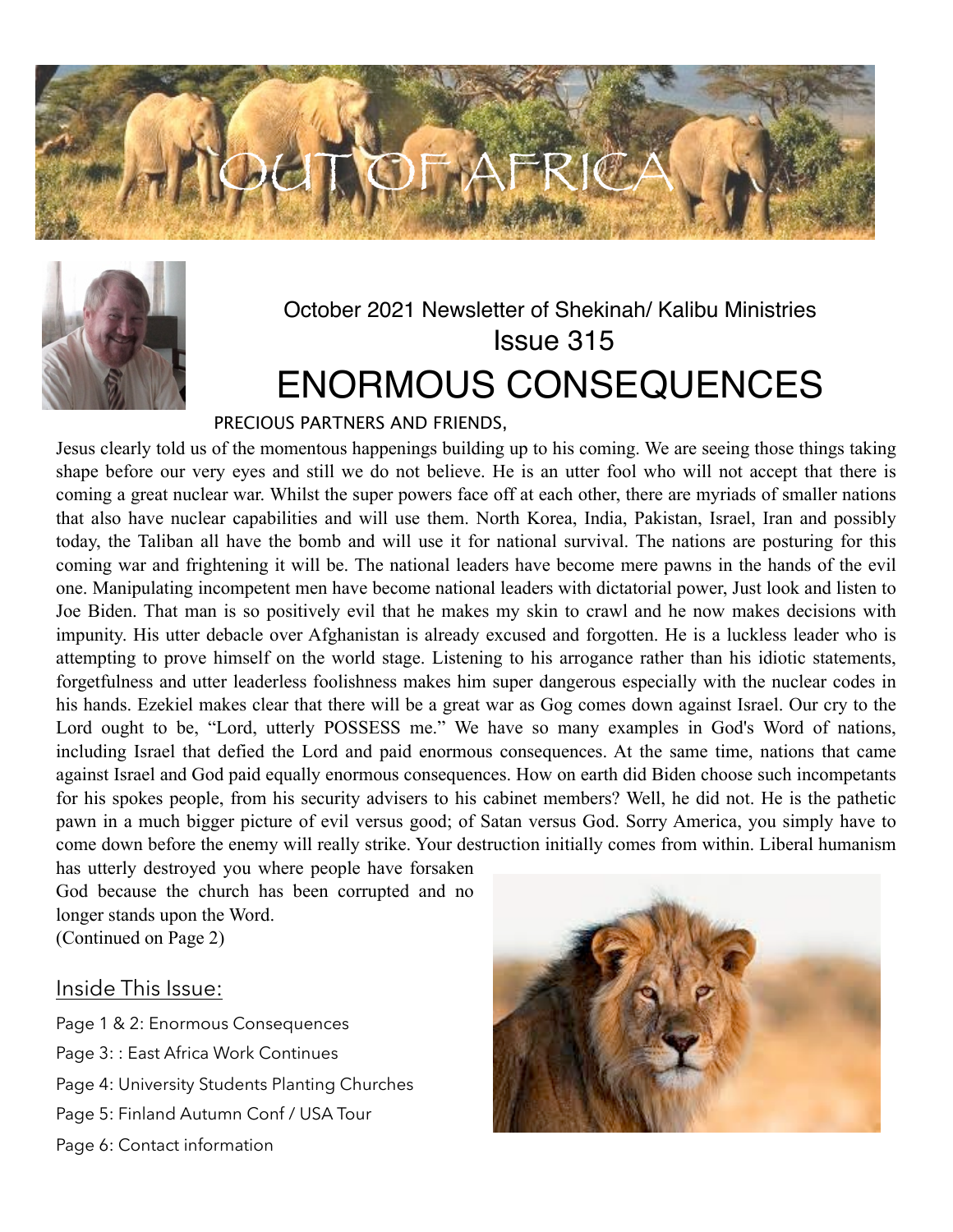# ENORMOUS CONSEQUENCES (CONT.)

 Our children rule the families and the entire society and we accept it and love it. That pathetic little girl Greta Thurberg screaming at world leaders about global warming needs to be thoroughly spanked and put to bed as does Malala Yousafzai. How on earth have such nobodies become world experts? It is called, " humanism," where God, the Father of our Lord Jesus CHRIST, is altogether ignored and even forgotten. Whoever carries the name of Christ and voted for Biden needs serious discipline. This is precisely how lawlessness pervades a nation. The absence of the standard of God leads to anarchy and America has already entered anarchy. Laws are enacted today with little or no recourse to Congress and definitely not to the will of the people. The presidents rule by executive orders rather than true deliberation. Christians vote with emotion rather than what different parties declare through their manifestos. No matter how bad Trump may have been, the mere fact he was against abortion says it all. Now America has a murdering president who is anti-God and anti-establishment. How does any American stand for the ridiculing of the Constitution and the Bill of Rights? Yet, it is a reality as I write where the public are warned that "the constitution is dangerous and inflammatory."

It is really past time for believers to stand for what is right according to God's Word. There is so much compromise in the church that certainly gives the devil room to maneuver. We are so willing to back off our standards and submit to the laws of the land that are fully based on humanism rather than the powerful Word. Humanism will never work because it is all man's agenda instead of God's. Humanism was in the Garden and has plagued us ever since and today, it oppresses the multitude and especially the believer. Sadly, they are believers who compromise the most and certainly, compromise is of the devil.

Righteousness exalts a NATION HENCE THE REASON WHY AMERICA BECAME GREAT. BUT, SIN IS A REPROACH TO ANY PEOPLE HENCE THE REASON WHY THIS GENERATION HAS SQUANDERED THAT GREATNESS and America is rapidly falling behind both China and Russia. When a people refuses to work they have lost it and it seems that no matter what you offer workers today nobody wants to work. This is the FALL OF THE ROMAN EMPIRE in living reality. Spoiled brats who know little about life now run the nation together with utterly corrupt politicians. This is the western world. This standard of Europe is far worse than any American and white western man is doomed.

### APOSTOLIC CONFERENCE FINLAND 2021

 Pastor Michael Howard will be hosting the annual Apostolic Conference to be held this year in Finland November 29 through December 5, 2021. The conference cost is \$440 includes room, board and conference materials. Contact us today for details and join us for a life-changing time of teaching and worship.

This conference will also be available on Youtube or Zoom.



Shekinah Ministries email: **[shekmin@aol.com](mailto:shekmin@aol.com) Telephone: 567-286-0105**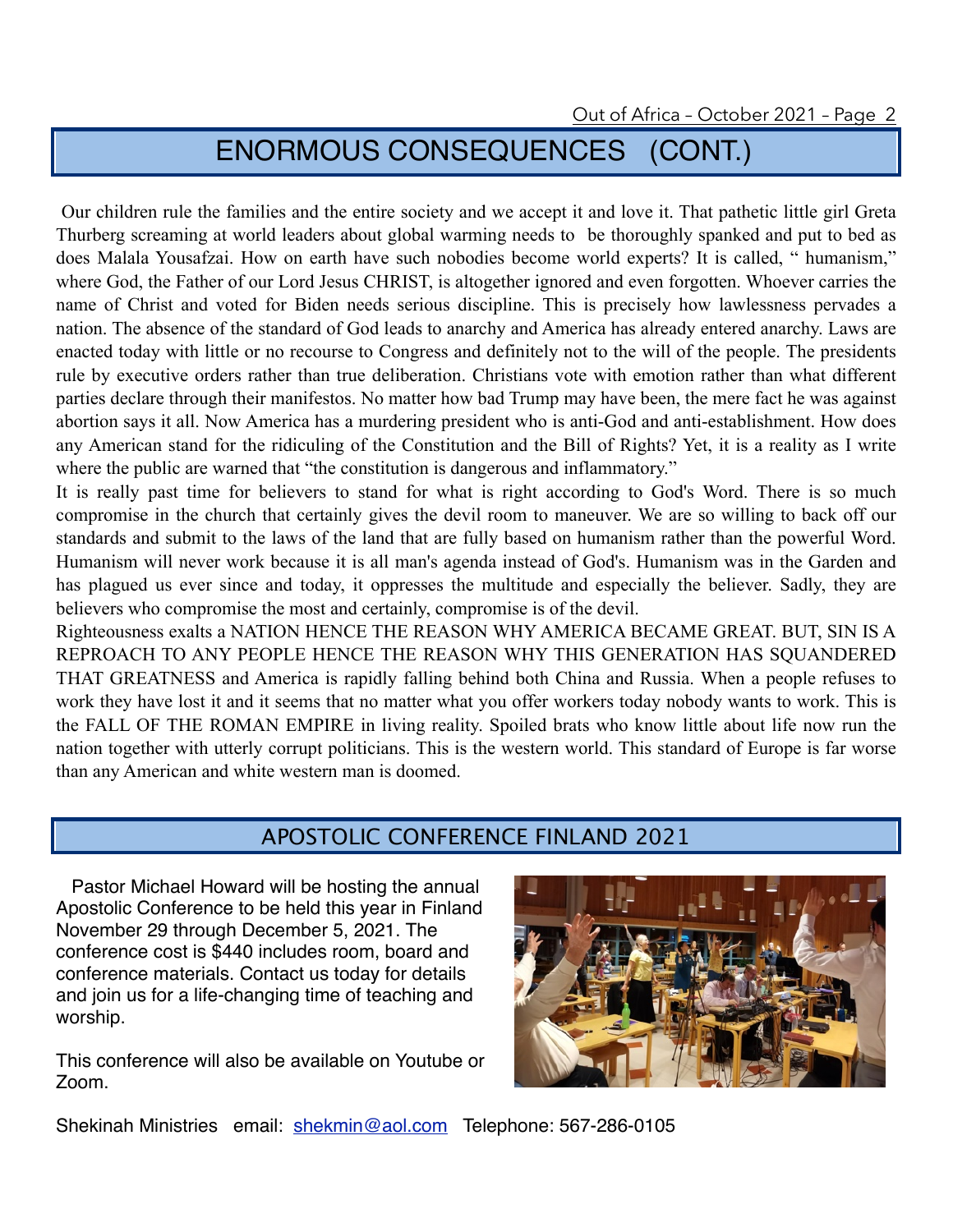## **EAST AFRICA WORK CONTINUES, UGANDA LOCKDOWN ENDS**

Calvary Greetings to all at Kalibu & Shekinah Ministries. We thank God for his protection and provision upon the East African work.

Here is a brief update of the many areas of on-going ministry happening now.

 We had a graduation ceremony at Kalibu Ministry Center in Bidibidi organized by African Leadership Bible training for pastors.

 Church services were allowed to open and start again here, after our 3-month lockdown in Uganda. The church work, youth and women's ministries are growing a lot.



One of the Kalibu Church branches in

Bidibidi led by Pastor Justine organized a one-day conference on Oct 19th this year.

I am planning to visit the church in Congo and in Jube by next month. In Adjumani, the church is doing well. In Morobi church in Moyo, brother Joseph reports that the church is growing and members are excited about the work of God. They are requesting iron sheets for the church roof.

 The church in Yoyo in Yumbe District, Pastor Abe and the church are fine. They are constructing their church and having challenges getting building materials.

 The new church in Congo is doing very well by God's grace and in the hands of Pastor Cephas and Matendo.

In South Sudan, the churches are increasing and the Christians are managing to support a new church in Yambio with a temporary church structure.



We are praising God for the advances being made in the Kingdom of God here through the various churches and outreaches.

We appreciate your prayers and support, may God Bless you. Pastor Jeremiah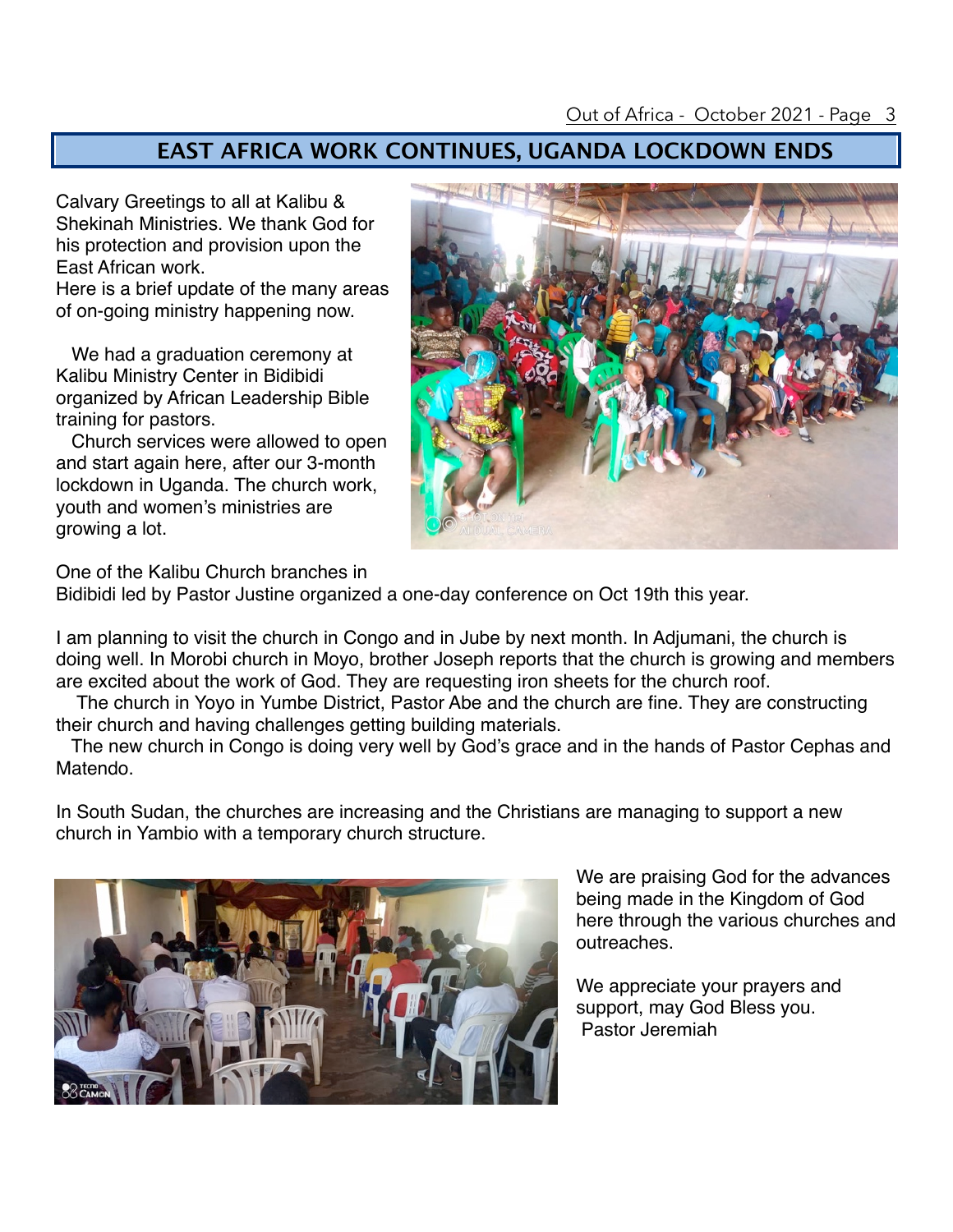### KALIBU UNIVERSITY STUDENT TESTIMONIES

With my friend Kaisa and our student Fred I was sent to found churches at the farms of Kalibu. The first two weeks of September we spent in Mkulumadzi where the new farm is with all the cattle and 61 workers of whom eight families are also staying there. Soon after our arrival I noticed there was a proper leadership and order in the farm, and that constantly there was a strong presence of God. Such was the presence that I understood we were not there for the people but for the Holy Spirit. He needed us to declare God's Word so that He could make the people alive and free to worship God. In the morning we started with intercession, then preached to the farm workers in their morning assembly and after that we taught the children who did not go to school because it was so far. In the afternoon we went to share the gospel to the nearby villages visiting homes. We ended the days with evening worship, and



sometimes teaching or praying for the those staying in the farm. It must be that someone had got a breakthrough in intercession there because so fruitful was the ground. As we shared the Word the Holy Spirit so convicted the hearts that afterwards the listeners came to ask for prayer because they wanted to repent from their sins and follow Jesus. Some even came for prayer because they understood that some demon was preventing them from listening to us and receiving the message that was preached. Several men especially started to see God's purpose for their life. Consequently Jesus set them free from addictions to alcohol and smoking and freed their families from fear. Indeed it was wonderful to see how God saved families. One of the first ones who came to the Lord was our cook. While chopping vegetables she was listening carefully when we were teaching the children, and in one evening she then surrendered to the Lord. After that she told about the problems she had with her husband, so we started to pray for him. Not many days after that he also wanted to be delivered and to follow Jesus. Their marriage problems did not end there but instead they triggered us to give biblical teaching on marriage to all the couples on the farm and also on the older farm in Mpatamanga.

In one further village we visited a family where the grandpa could not speak nor walk, probably because of a stroke. So after sharing the Word we prayed for him, and Jesus started to heal him. A week later we visited there again and praised the Lord together. The old man was able to speak again and his left foot had started to work. After prayer I noticed he lifted his right knee. His wife was so thankful that she asked us to visit them every day and their daughter testified how much easier it was to take care of her dad since God had helped them.

The older farm in Mpatamanga, where we went for the other two weeks, was a very different case. There were twelve workers taking care of the goats and sheep. Even though there also were some very hospitable people who received us like old friends, we felt a strong spiritual opposition there. There was confusion and no vision because the farm will cease once a dam building project starts. The church was to be built to Kambalame village where we walked from the farm in an hour. We perceived that unless there was a breakthrough in the spiritual realm all our efforts would be vain. So we alarmed some intercessors and started to fast and pray. As a result God started to set people free, starting from the ex-pastor. The Holy Spirit told us that there our mission was to bring back "the lost sheep" and to feed them so that they would grow. Several times the people then testified that they had been revived. Laura N. Malawi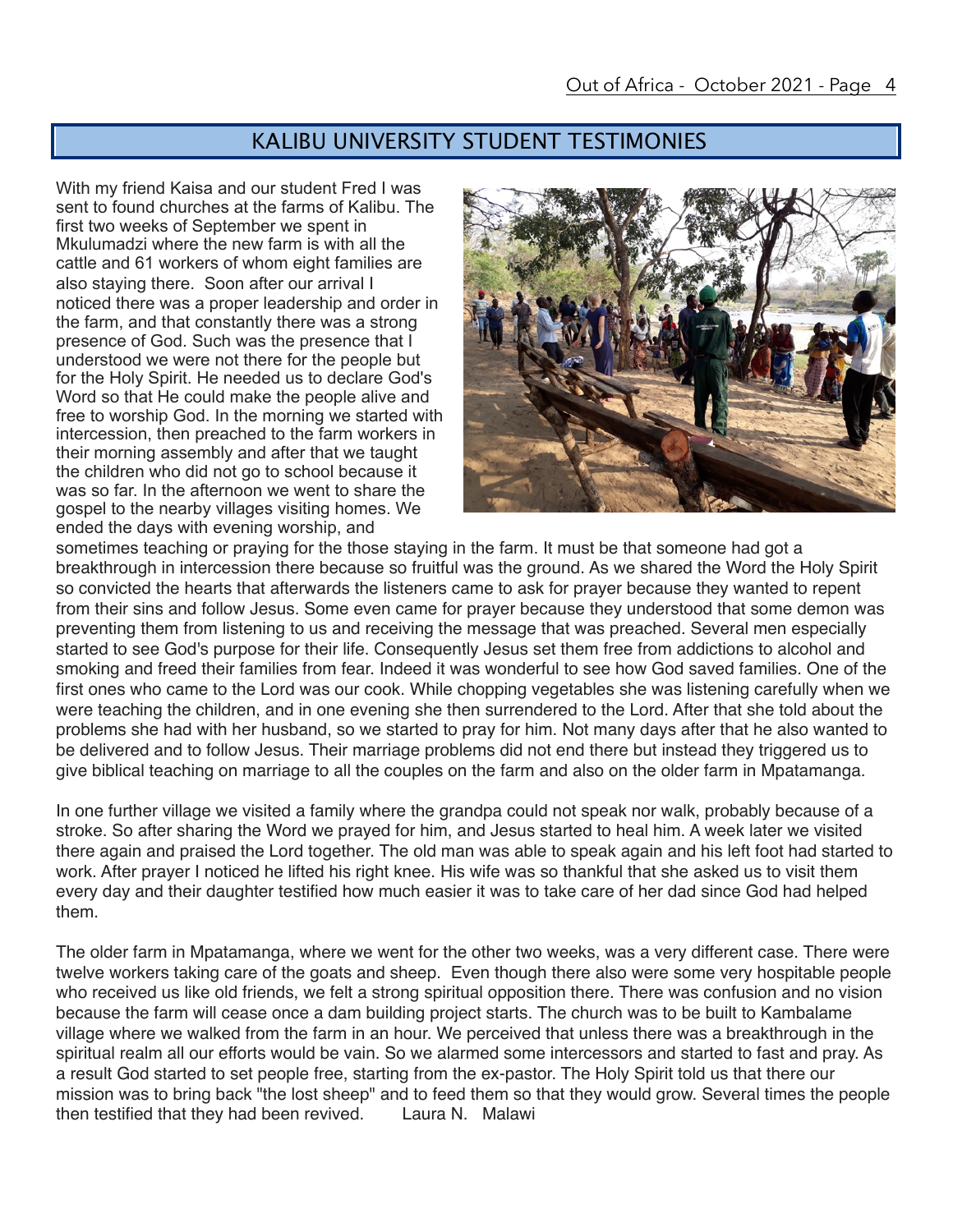## **OUT OF AFRICA FINLAND AUTUMN CONFERENCE**

Out of Africa Finland had it´s Autumn Conference. About 25 people gathered to praise and worship God and enjoy the good fellowship and preaching of the Word there. We also heard great testimonies from teams that visited Africa last Summer, how the Lord had protected and guided the teams among difficult circumstances. It´s always good to come together to fellowship with our living God and be built up by the fellowship of the saints!

Antti M. Finland

Missionaries to Africa share their testimonies



## OCTOBER USA TOUR

 Although Pastor Michael was not able to come for his annual October tour in the USA due to Covid Visa restrictions, Jim and I were asked to visit the partners and friends of the ministry across the country. The trip began in TX, then to MO, MI, IN, VA, NC, SC and we finished in Las Vegas.

 We are so thankful to Pastor Michael for asking us to make the trip to update our partners on the current advances and ministry in Africa. We were able to go to Malawi in June and July and saw such an explosion of growth in the ministry work there, it was exciting to encourage our friends and supporters as to what the Lord is doing in Africa.

 We want to thank all of the churches and home groups that hosted us during the month of October, especially the families and friends that hosted us in their homes. It was wonderful to see our friends once again, worship the Lord with them, share the updates from the African nations, and share words of encouragement from the Word of God. Jim & Eileen Kirt